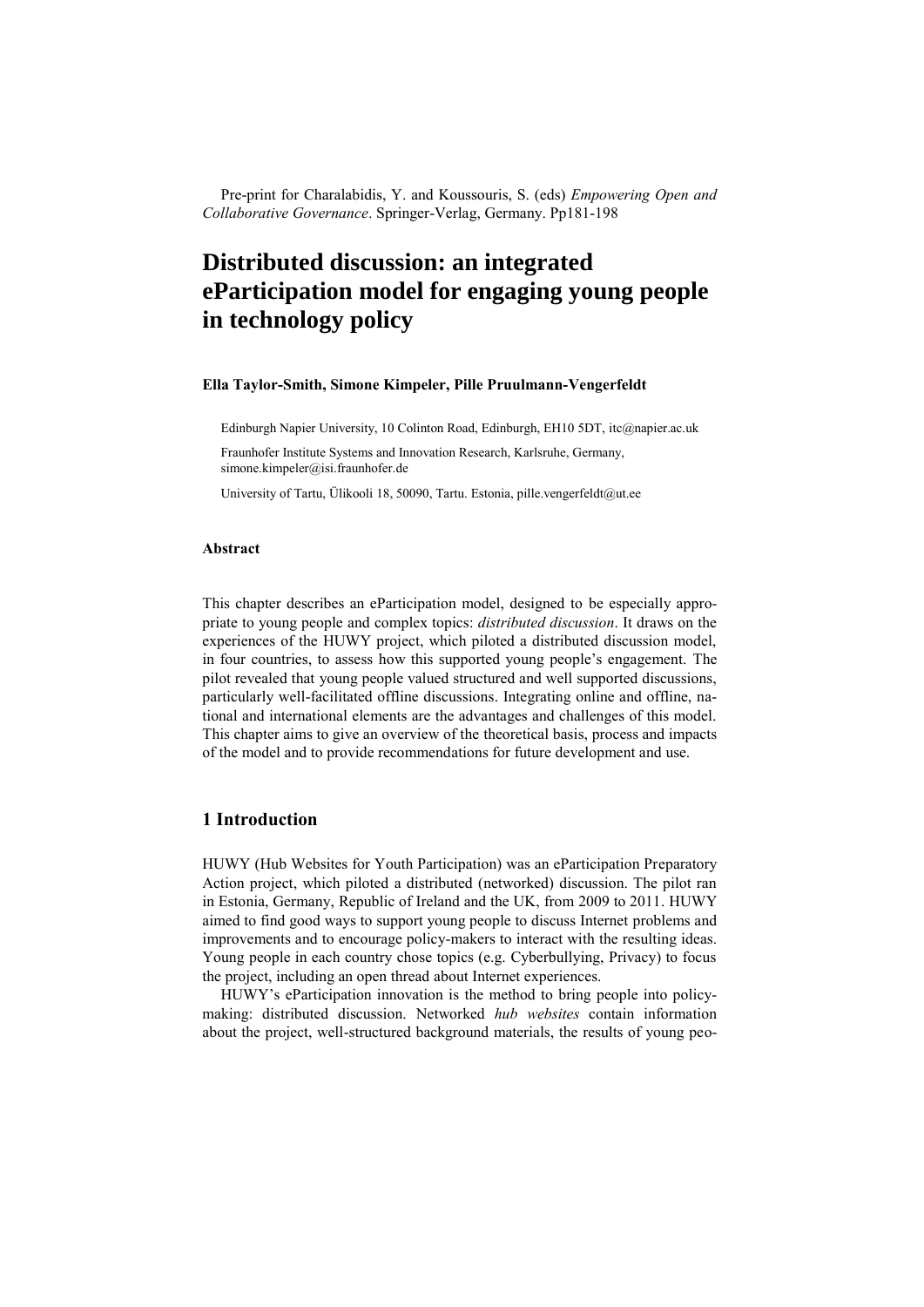ple's discussions and feedback from policy-makers. There is one hub website for each pilot country, with localised information and language. Young people hold discussions in their own chosen settings: on websites (organisational or social) or in offline settings. Discussion groups post their results on their country's hub. The four country hubs are linked by an EU hub http://huwy.eu/: a global entry point and place to summarise results for EU policy-makers (Fig. 1).



**Fig. 1. HUWY Hub Structure**

The distributed discussion model was devised to be as flexible and inclusive as possible: to enable young people to get involved in issues that were important to them, while they controlled the place and format of this involvement. It was designed to include youth groups who had their own online spaces, especially those already talking about HUWY topics, inspired by Steinberg and Mayo's (2007) suggestion that Government work *with* established online communities. It was also designed to include more casual groups, meeting on social networking pages or even offline.

The HUWY pilot included an extensive evaluation process, focused on impacts, sustainability, scalability, user engagement and the effects of involvement for young people. The evaluation was internal to the pilot, in terms of time (during the live pilot period) and personnel (conducted by the HUWY teams), but using inputs from external participants. The results reveal the strengths and weaknesses of the distributed discussion model, which this chapter aims to summarise, to provide relevant information to future users of distributed discussion models.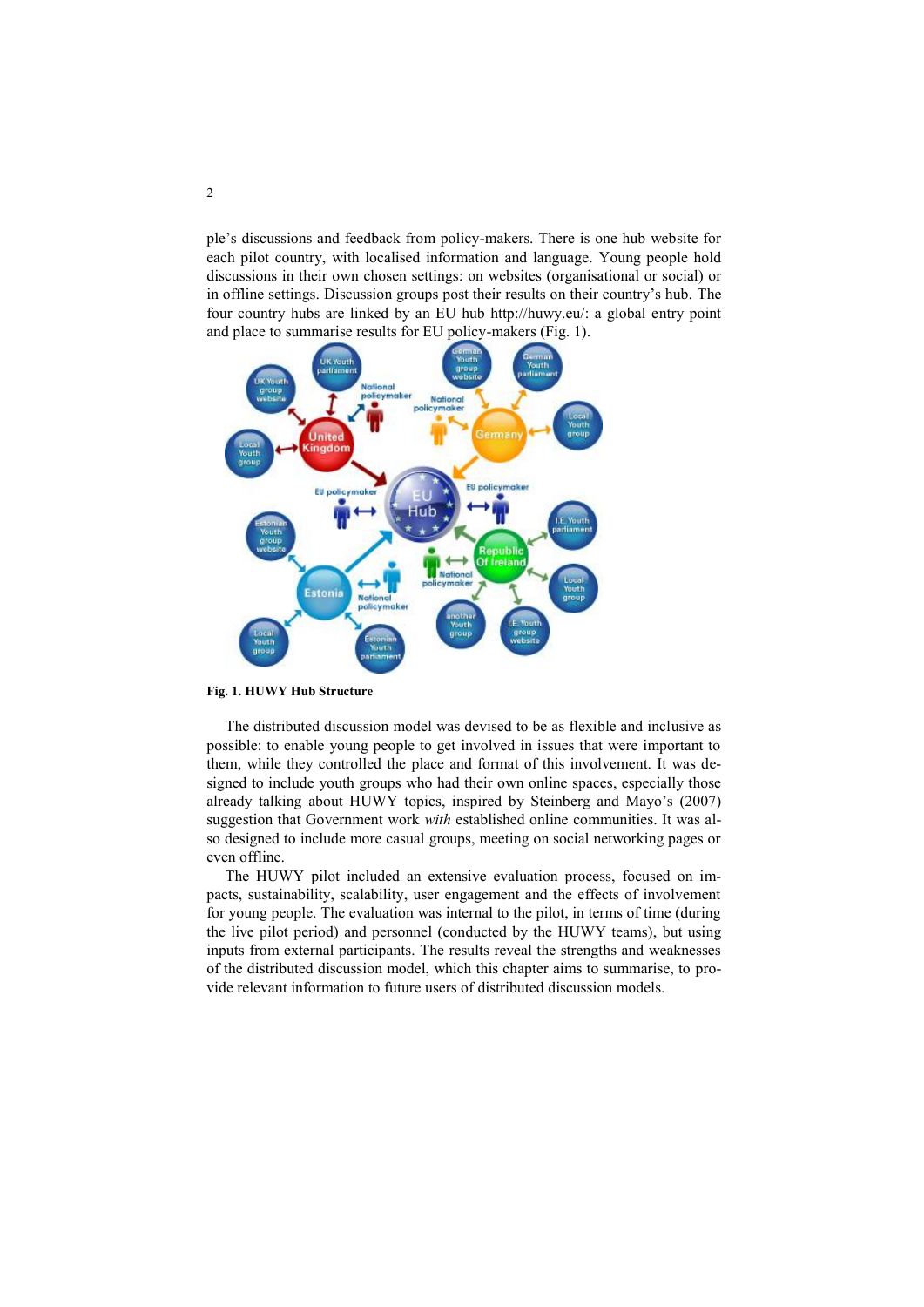# **2 The theoretical and practical context**

# *2.1 Combination of distributed and centralised actions*

The HUWY distributed discussion model supported a combination of national and transnational approaches, online and offline activities, to get young people engaged in Internet policy-making. The model promoted country-specific strategies to get policy-makers, youth organisations and young people involved. HUWY piloted a *grassroots* approach in which local discussions are, ideally, self-organised, but with strong context-sensitive support by regional project partners. So, a hub website was implemented in each of the four pilot countries, offering background information about the project and the topics, materials to support discussions, profiles of youth groups and policy-makers, posts of discussion results and feedback comments from policy-makers. The four hubs are networked via an EU-hub. The hubs are created from open source components. The HUWY project was not about developing new software but about using the Internet as it is, especially the social networks extensively used by young people in Europe. The HUWY consortium has taken up the challenges set by Coleman and Rowe (2006):

When seeking to engage with young people, decision makers should utilise those sites and methods of communication that young people already use, rather than simply building new websites and expecting young people to come to decision makers.

HUWY has been designed to support the use of whatever sites and software youth groups choose, as well as supporting groups who hold discussions offline. This is essential in countries like Ireland and the UK, where rural groups may have limited access to broadband. The hub structure is the key element of the dissemination strategy on a national level, while local actions support the involvement of (potential) participants in face-to-face settings, like workshops.

# *2.2 Everyday political talk and inclusion*

It has long been suggested that democracy needs an overhaul and that alienation between state and subjects is a significant problem. Many authors (e.g. Dahlgren, 2006 and MPFS, 2010) suggest that technology is seen as a contribution to the solution; many attempts have been made to use online technologies in this way. Dahlgren sees online technologies as especially relevant: important in increasing access and availability, but also enabling filtering of *everyday talk* into political action. Everyday talk is where most people contribute to the public sphere (Kim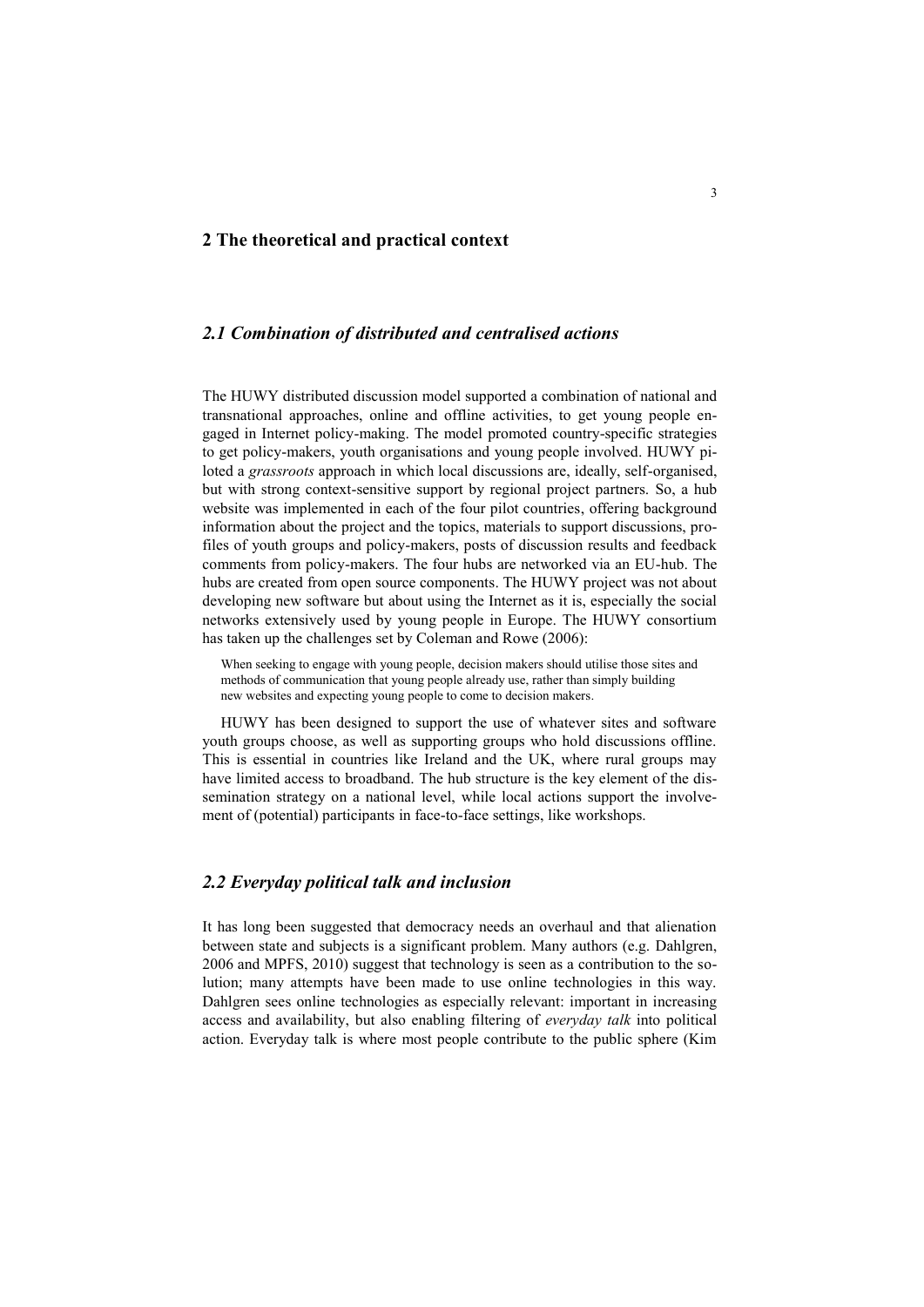and Kim, 2008). In this context, HUWY aimed to involve young people in discussions about Internet policy issues. Further, classic deliberation models may provide nicely formatted arguments for readers, but can dissuade people from joining in (Sanders, 1997). As Monnoyer-Smith and Wojcik (2011) point out, formal deliberation

can disqualify not only certain communities with oral traditions which are directed towards the expression of self, such as storytelling or the narration of personal histories; but also disqualify all those whose personal culture and education renders inapt for public expression and the presentation of a coherent, justified argument.

This is extremely relevant for young people, whose lack of confidence can be a barrier to their public participation, but who have valid contributions to make. HUWY believe that young people's extensive use of the Internet makes them valuable expert stakeholders in Internet policy topics, though their legal and technical knowledge may be limited. Inspired by Innes and Booher's (2003) powerful example of the Sacramento Water Forum, supported by their introduction to relevant dialogue theories, the HUWY project encouraged groups to use a variety of dialogic methods to explore and share both relevant personal experiences and information about the topics, provided by the partners on the hub websites.

# *2.3 Young people and the Internet*

The HUWY project grew out of a wealth of research into eParticipation and the Internet and young people. In particular, HUWY is inspired by *UK Children Go Online*<sup>1</sup> and its sister projects *EU Kids Online I and*  $II^2$ . While these studies are primarily concerned with children, and HUWY targets young adults (around 16 - 21), an observation from their research provided our inspiration:

The challenge is clear: how can society effectively facilitate the opportunities for children and young people online (i.e. positive regulation) while also reducing or managing the risks they encounter online (i.e. negative regulation)? There is a growing consensus that meeting this challenge is a task for multiple stakeholders, not simply a new burden for already over-taxed parents. For all concerned, this demands adapting to rapid change, learning new forms of expertise (including enabling and critical literacies), apportioning responsibility flexibly among relevant parties, identifying feasible strategies for enhancing safety, adapting local or national experience to confront a global phenomenon and, last, acknowledging some very real limits of regulatory power. (Livingstone, 2007)

The UK's Byron Review identifies both risks and advantages to young people in using the Internet (and video games) and, explicitly recognises the importance of young people's informed involvement in tackling these issues:

-

<sup>1</sup> http://www.lse.ac.uk/collections/children-go-online/UKCGOfinalReport.pdf

<sup>2</sup> http://www2.lse.ac.uk/media@lse/research/EUKidsOnline/Home.aspx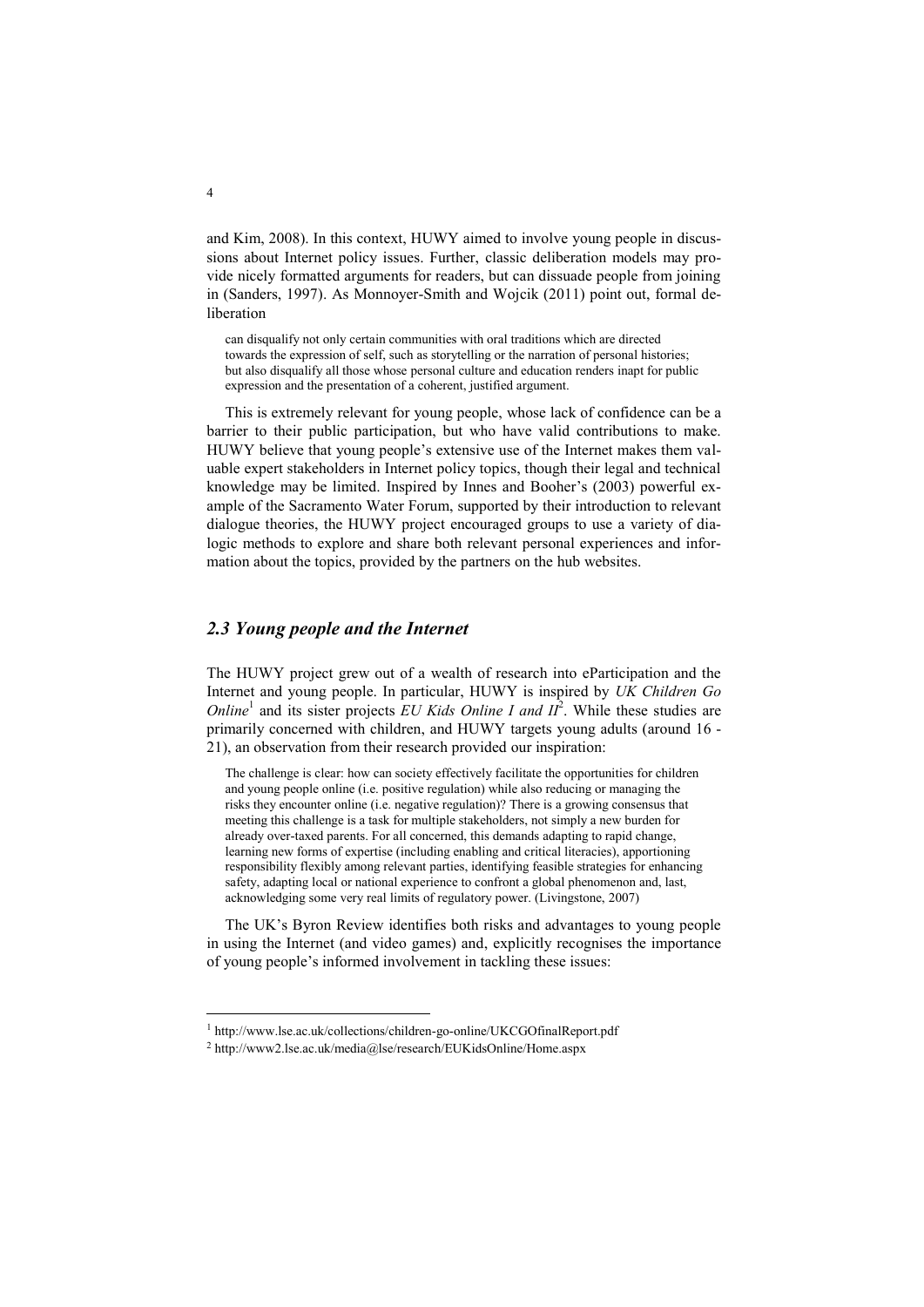Children and young people need to be empowered to keep themselves safe – this isn't just about a top-down approach. Children will be children – pushing boundaries and taking risks. At a public swimming pool we have gates, put up signs, have lifeguards and shallow ends, but we also teach children how to swim. (Byron, 2008)

HUWY encouraged young people to explore their own experience and the wider context, developing skills and informed opinions, before publishing their ideas on the hub websites for policy-makers to read: a more bottom-up approach. Topdown agendas lack convergence between those emphasising commercial expansion of the Internet (e.g. i2010 EU Policy Framework for the Information Society and Media<sup>3</sup>) and those which emphasise the protection of Internet users (e.g. the Safer Internet Program<sup>4</sup>). In many countries, these two objectives are the responsibilities of quite different government departments and conflicts arise over regulation. Policies which affect Internet use are developed at all government levels: local, regional, federal, national, EU and international. This tangled policy-making arena makes it difficult to identify organisations responsible for specific topics to influence policy directions. In the HUWY project, this led to challenges in providing information about which government departments were responsible, especially for larger countries with older legislatures: Governance structures in Germany and the UK are federalised and devolved, respectively. Departments and responsibilities change over time, but mismatches remain between the centuries of tradition and new, cross-government topics, like the information society. Whereas, Estonia is a small country with a new democracy, where many of the Internet regulations are newly developed, within the process of re-establishing the country. However, Estonia lacks a long-term tradition of engagement in policy making: Soviet history has forced Estonia to re-invent much of its civic society (Runnel, Pruulmann-Vengerfeldt, and Reinsalu, 2009). Thus, in most countries, until the youth groups' results were posted, we could not be specific enough about the areas covered to identify the right policy organisation. It was also difficult to align young people's priorities with top-down engagement opportunities, like consultations.

# *2.4 Science and technology policy*

-

Internet topics involve complex legal and technical factors, as well as touching on matters central to young people's lives. At the beginning of the pilot, we worked with young people to identify topics and discovered that they had a wealth of experience to share, but this was not always sufficiently grounded in knowledge, about technical or legal aspects, to support meaningful progress. We needed to both engage and inform, to spark and support discussions. The HUWY distributed discussion aimed to support informed discussion on Internet topics:

<sup>&</sup>lt;sup>3</sup> http://ec.europa.eu/information\_society/eeurope/i2010/index\_en.htm

<sup>4</sup> http://ec.europa.eu/information\_society/activities/sip/index\_en.htm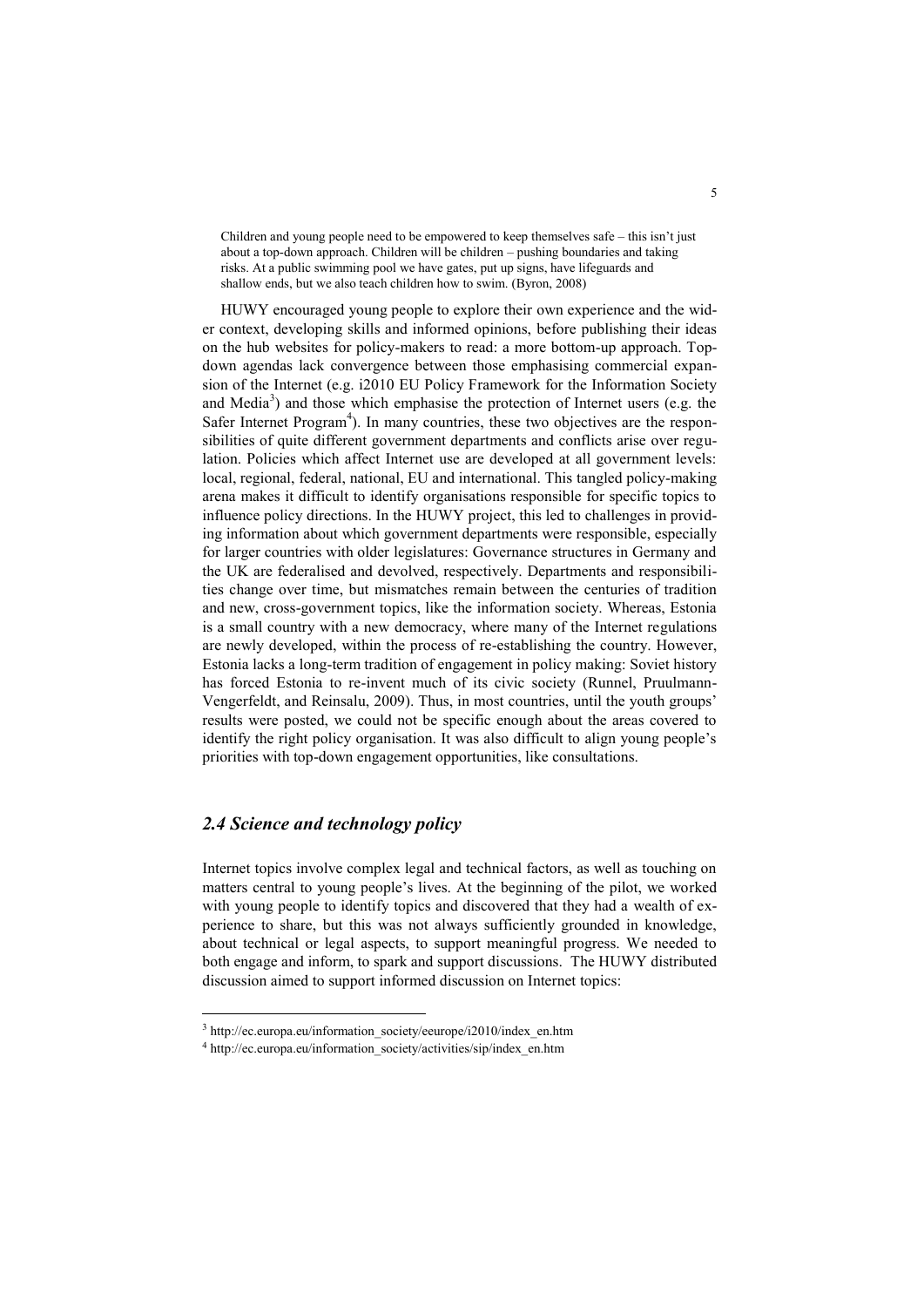- through providing good quality background materials on the hubs;
- structuring this by topic and engagement level, to lead, through items that attract attention, to materials which support topic exploration and onto materials which support groups to work on their ideas to improve the Internet;
- providing information in various formats (e.g. text, video, podcast) and enabling young people to search by format;
- creating materials to support discussions, on or offline (e.g. for teachers, for peer facilitated groups, agendas and information sheets for download);
- localising information;
- supporting young people to create multimedia and post it on the hubs;
- hosting structured discussions at HUWY events and by visiting youth groups;
- encouraging young people to *explore the topics in discussions with their peers*.

We believe that this model will be useful to people using the Internet to support public engagement in policy discussions on topics, like nanotechnology, genomics and climate change. Like these issues, HUWY spans everyday experience with scientific, technical, legal and moral complexity. Legislation and political initiatives which affect the Internet need technological realism: while policies should not be led by technology fashions, they need to be reviewed by experts to highlight unintended loopholes or side effects. Equally, cultural impacts require consideration: the Internet is central to young people's work, studies, social and family life. Young people are a kind of local stakeholder, whose input is crucial:

We need to ensure that the correct value settings are in place so that the information society has a reasonable chance of running smoothly, of not crashing (Duff, 2008).

# **3 Pilot objectives, requirements and implementation**

The objectives of the HUWY project grew out of the context described above, influenced by the goals and experience of the initiators and funders and grounded in current theory. The **high level objectives** of the project are to

- Increase involvement in democracy
- Involve young people in policy developments related to the Internet and its governance
- Advance eParticipation.

Fifteen objectives, derived from these, are the basis of requirements, implementation and evaluation (Table 1):

#### **Table 1: HUWY Objectives**

| <b>Increase Involvement in democracy</b>                                                      |  |  |  |  |
|-----------------------------------------------------------------------------------------------|--|--|--|--|
| Objective 1 To increase young people's involvement in democracy through a positive experience |  |  |  |  |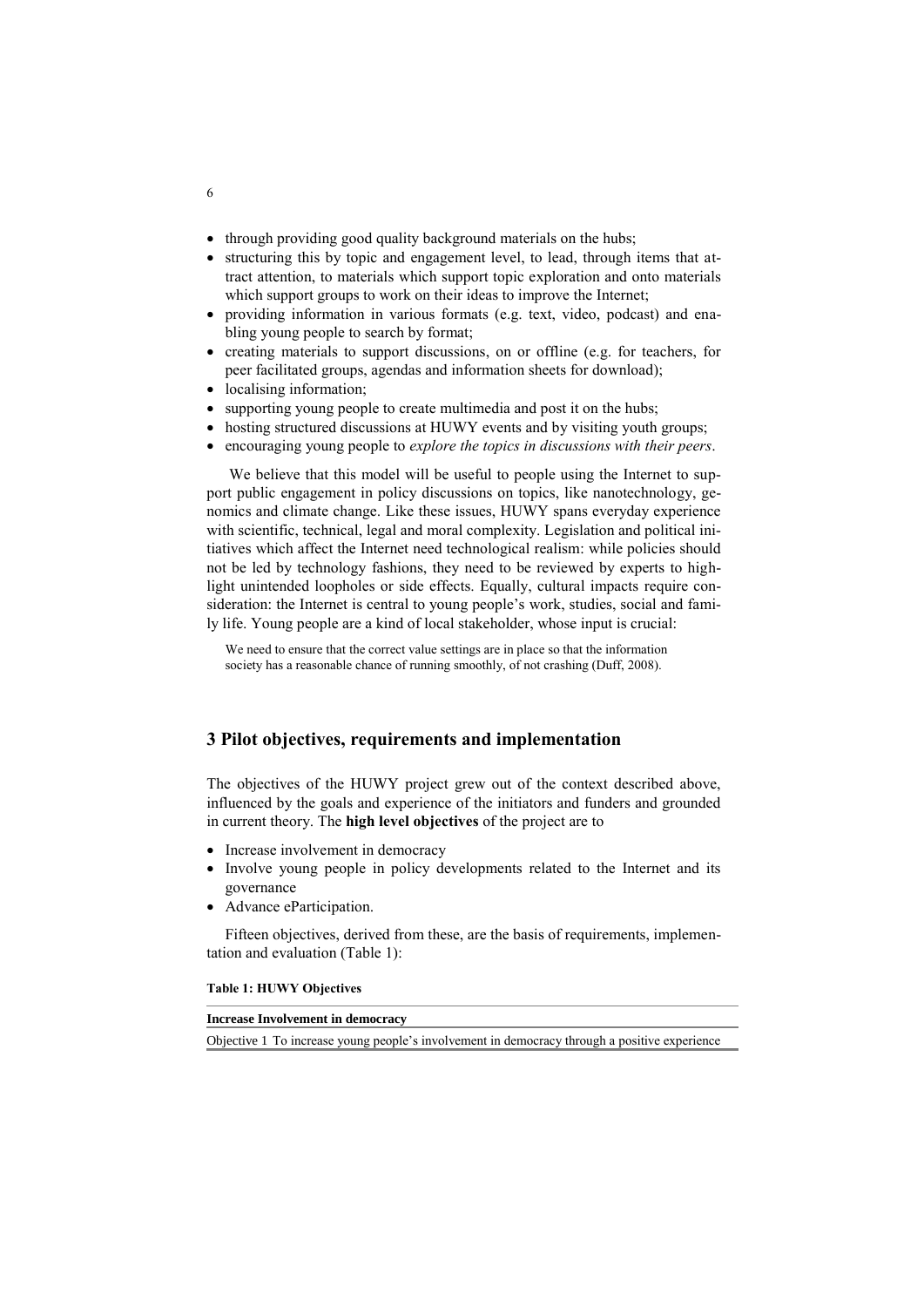that follows best practice established in eParticipation

Objective 2 To demonstrate that young people's views are sought and that their opinions are valued Objective 3 To contribute to the development of a European public sphere

| Involve young people in policy developments related to the Internet and its governance |
|----------------------------------------------------------------------------------------|
|----------------------------------------------------------------------------------------|

Objective 4 To involve young people in discussions on issues related to the Internet, its use and regulation Objective 5 To support young people to become involved and gain understanding of relevant issues, through providing information in accessible formats and supporting their deliberation; and to provide a useful resource about Internet policy issues, in national and EU contexts Objective 6 To map chosen areas of the topic agenda to policy and legislative responsibility (national / EU level) clarifying political structures relevant to the topic Objective 7 To illustrate the role of national governments and parliaments, in designing and applying EU legislation, especially via the working relationships between EU and national bodies, as set out in the Treaty of Lisbon Objective 8 To support young people to develop and follow best practice in using the Internet, thus contributing to their own safety, their peers' safety and increasing positive experiences of the Internet **Advance eParticipation** Objective 9 To trial an innovative model for distributed discussion Objective 10 To provide a specific and transparent connection between young people and decision-making bodies Objective 11 To increase young people's skills in using online tools for deliberation and eParticipation **Priorities of young people and policy-makers** Objective 12 Project evaluates well using young people's evaluation factors Objective 13 Young people's preferred outcomes are met Objective 14 Project evaluates well using policy-makers' evaluation factors

Objective 15 Policy-makers' preferred outcomes are met

The teams worked together with young people and policy-makers to implement the project, based on these objectives. Use-case scenarios were developed to clarify the envisaged use of the hub websites and associated offline processes. Workshops and focus groups with young people were held to choose the topics and identify the best ways to support the discussions and market the project to young people and youth groups. A list of topics was identified and prioritised (Table 2).

Table 2: Topics chosen for youth discussions in HUWY pilots

| Topics in UK and Ireland       | <b>Topics in Estonia</b> | <b>Topics in Germany</b>                                                          |
|--------------------------------|--------------------------|-----------------------------------------------------------------------------------|
| Cyberbullying                  | Cyberbullying            | Cyberbullying                                                                     |
| Child abuse                    | Child safety online      | Censorship and freedom of opinion                                                 |
| ID theft, privacy and phishing | theft, shopping etc)     | Safety online (related to ID Safety online (related to ID theft,<br>shopping etc) |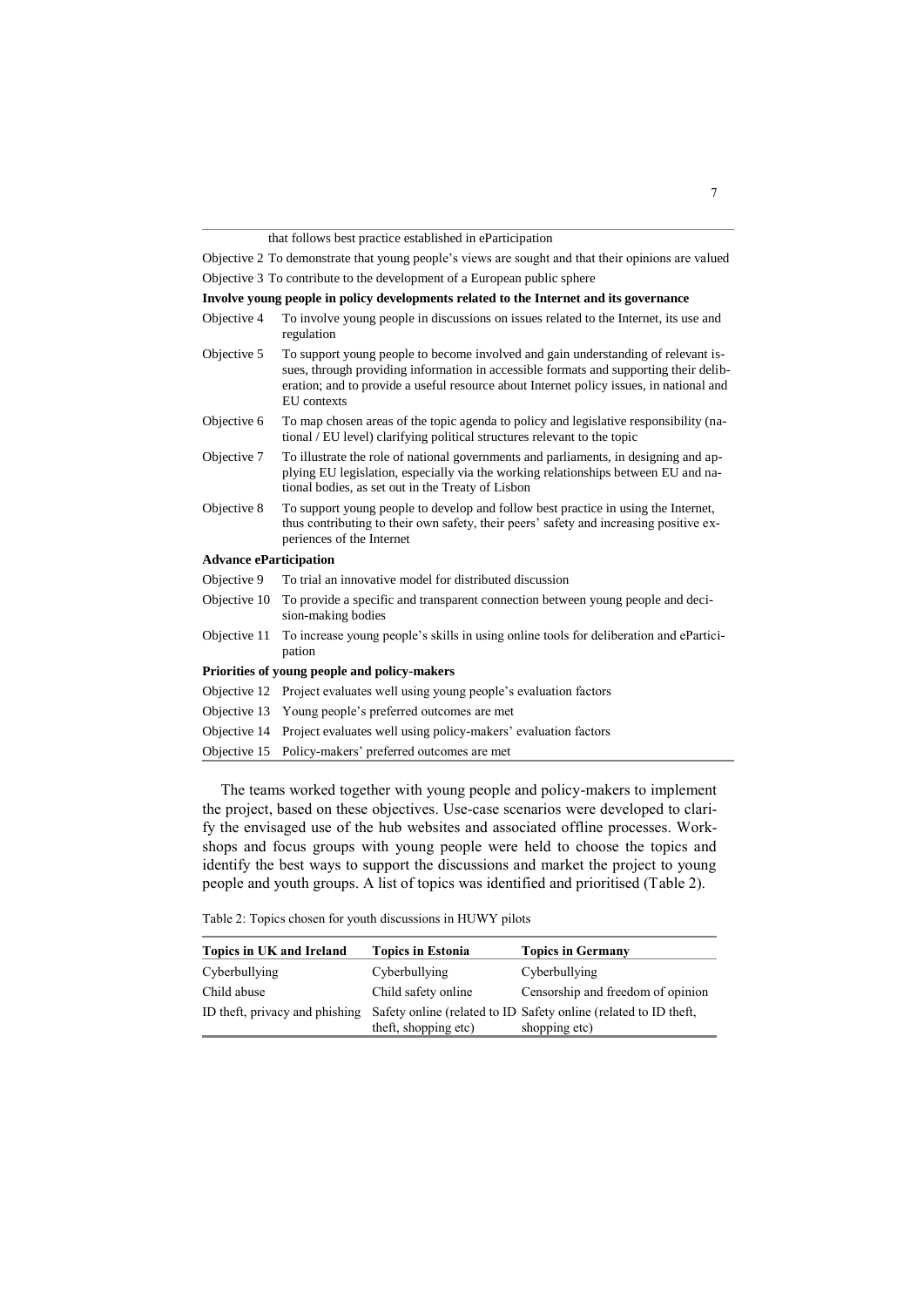| File-sharing    | Copyright       | File-sharing    |
|-----------------|-----------------|-----------------|
| Open thread     | Open thread     | Open thread     |
| Our experiences | Our experiences | Our experiences |

As HUWY is an eParticipation pilot, investigating a networked discussion among young people, the hub websites are central to all activities. In each of the four EU pilot countries, HUWY hub websites were implemented, offering nationally contextualised information about the topics and the project, with structured space for discussion results, comments and policy-makers' feedback. Beta hubs were created on the WordPress Multi User platform, which turned out to be unable to support some more complex functionality. So, Gamma hub websites were created from Drupal components, towards the end of the pilot. These mirrored the structure and design of the Beta hubs, but used Drupal's community tools to better support groups to work online and publish their results.

While developing and implementing these hub websites, HUWY also implemented offline, face-to-face activities, right from the beginning of the project, to *get the grass growing*. The HUWY pilots involved over 50 events to bring young people, youth groups and policy-makers into the project and disseminate the results, including workshops, information events, visits to schools and youth groups and a transnational residential summer school, in July 2010. This youth exchange (http://eysm.eu/) was organised by HUWY partners and co-funded by Léargas, under the EU's Youth in Action Progamme. It brought together young people from HUWY pilot countries, in Ireland, to investigate HUWY topics and present ideas using multimedia. It was a valuable experience for participants and created lively media, which was posted on the hub websites and used in subsequent workshops. It was one of a very few transnational events for HUWY participants.

### **4 User engagement assessment and sustainability review**

The HUWY assessment approach resembles current best practice in eParticipation evaluation (cf. Macintosh and Whyte, 2006 and Lippa et al, 2007) as it

- works with stakeholders to integrate their objectives;
- addresses objectives from social, technical and political perspectives;
- uses a triangulation of instruments to gather data, verify results and derive recommendations for future actions.

During the first phase of the evaluation, the HUWY team investigated the evaluation factors from a user perspective. This added specific detail to the objectives derived from the overall projects goals and helped to identify **Key Evaluation Factors** (KEF) within the user engagement asses**s**ment (Table 3).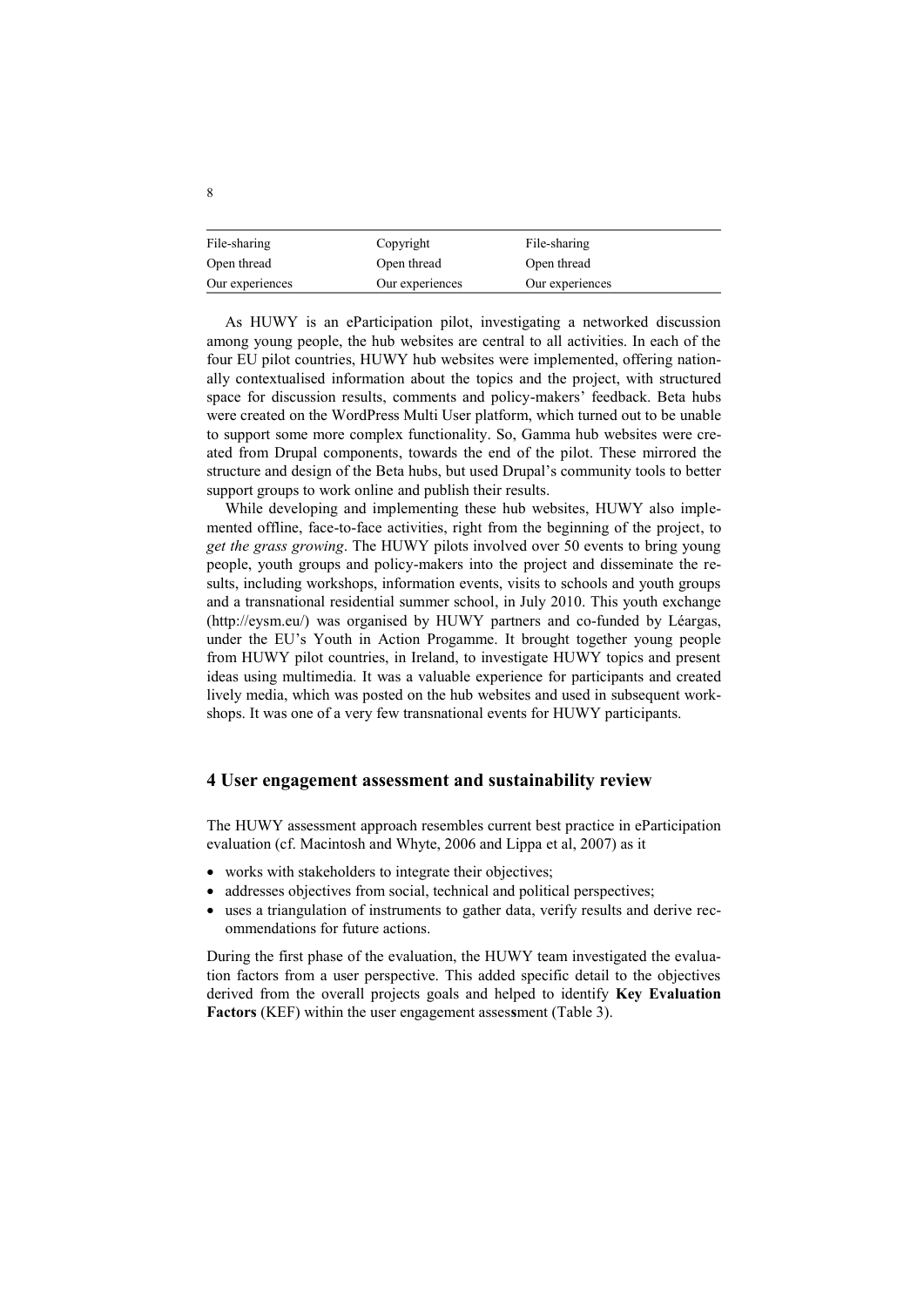- KEF1 To increase young people's involvement in democracy through a positive experience that follows best practice established in eParticipation.
- KEF2 To demonstrate that young people's views are sought and that their opinions are valued.
- KEF3 To involve young people in discussions on issues related to the Internet, its use and regulation. Also includes the number and variety of groups of young people that are involved in the project.
- KEF4 To support young people to develop and follow best practice in using the Internet, thus contributing to their own safety, their peers' safety and increasing positive experiences of the Internet.
- KEF5 To contribute to the development of a European public sphere.
- KEF6 The amount of ideas that will be taken into account in the policy making process.

KEF7 To trial an innovative model for distributed discussion.

The user engagement assessment focused on two groups of participants: young people and policy-makers. Each team used the same diverse set of methods to gather comparable data, during the same time period. Instruments used:

- Web statistics, using Google Analytics;
- Survey instruments, online survey  $(n=48)$ ;
- Semi-structured interviews with young people (n=21), teachers and youth workers  $(n=2)$  and policy-makers  $(n=3)$ ;
- Text analysis of posts to evaluate the quality of discussions (n=116 posts) and to give an overview of the proposed policy measures;
- Quantitative data about discussions in all four countries;
- Reports from workshops and events (50+ workshops);
- Model elements check (milestones checklist);
- Success factors templates, completed by HUWY teams;
- Usability tests were conducted in two countries, accessibility testing in one.

The technology implemented was also reviewed in terms of usability, sustainability and scalability. This included technical assessments of the implementation of both Beta and Gamma hubs. The sustainability and scalability review identified strengths, weaknesses and recommendations for anyone intending to implement a similar initiative. The review also used the experience of the HUWY teams and input from external interested parties to identify future uses of the HUWY model<sup>5.</sup>

# **5 Impact Assessment**

-

<sup>5</sup> Full reports available here: http://www.iidi.napier.ac.uk/c/publications/grantid/13363192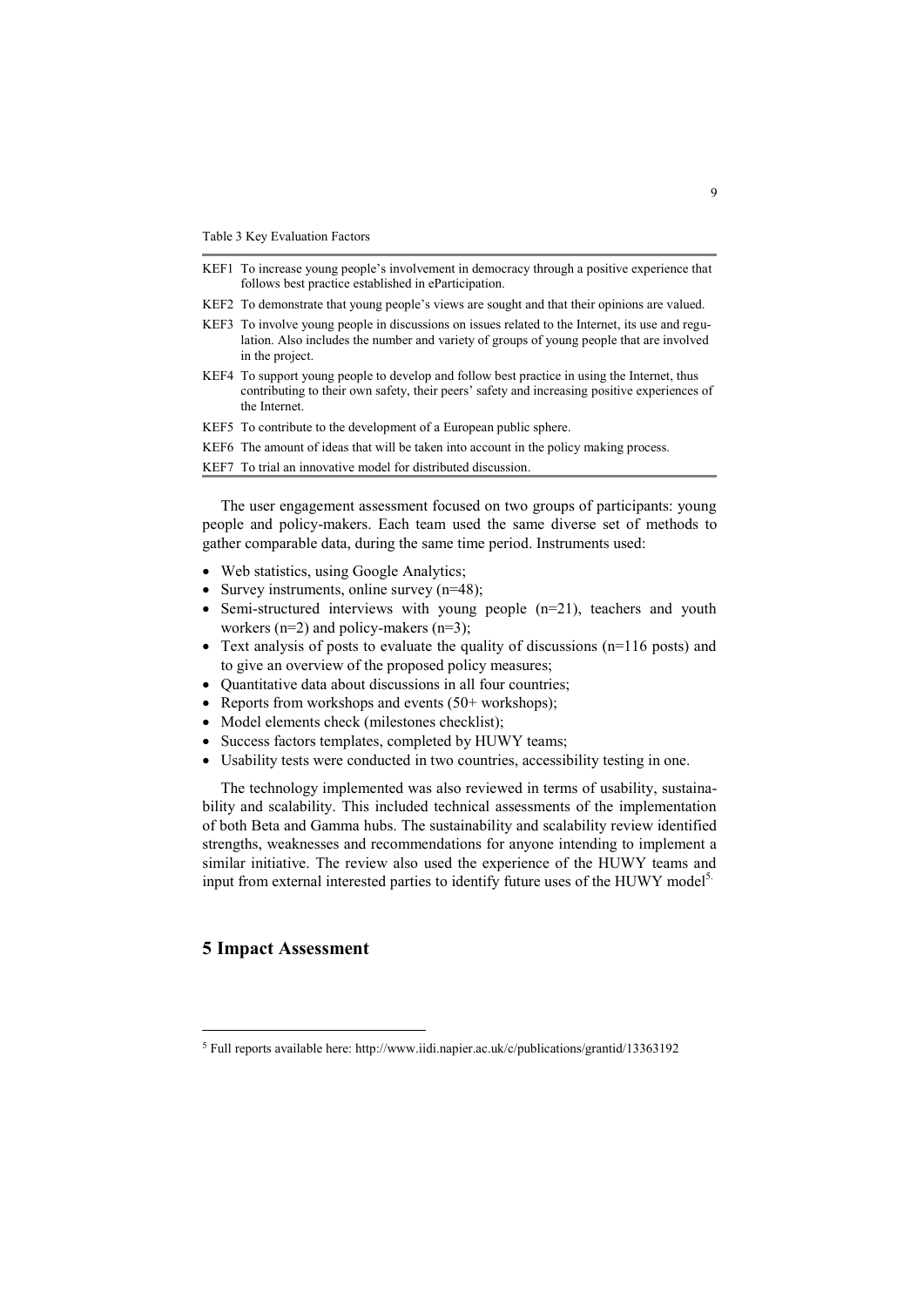# *5.1 Methodology*

The impact assessment is a project internal analysis of how and to what extent the objectives and expected impact have been met through different actions. Besides the normative approach of assessing intended impacts, the combination of diverse methods like stakeholder surveys and content analyses in this approach, also help to gather information about the actual outcomes of the project, which may not be intended effects and may be positive or negative.

The output and impacts of the HUWY project were assessed by a *meta-analysis* of the user engagement and sustainability evaluation results, using an impact logic schema (Table 4). This shows the ideal relation of each input to its expected key output, direct and indirect outcomes and impacts. The chart serves as a model: the project team is aware that there are no simple causal effects from input to impact. The aim was to identify how the tasks, developed out of the objectives, and the actions which were carried out, were in line with actual final impacts.

Table 4: Impact Logic Chart for HUWY trial

| Input                              | Output                                                             | <b>Outcome</b>                                                       | Impact                                     |
|------------------------------------|--------------------------------------------------------------------|----------------------------------------------------------------------|--------------------------------------------|
| Topic selection                    | Youth-specific in-<br>formed content                               | Reliable information                                                 | More deliberated opin-<br>10 <sub>ns</sub> |
| National hubs as $RCC$<br>platform | Multimedia content                                                 | Better understanding                                                 | Advanced e-skills                          |
| Facilitators recruitment           | cussions                                                           | Online and offline dis-Bottom-up discussions Advancing               | eParticipation                             |
| $/$ training                       | documented                                                         | Results of discussions Public discourse about<br>Internet governance | Youth contributions are<br>sought          |
| ment                               | Policy-makers' recruit- Policy-makers' profiles Policy-makers com- | menting                                                              | Effects on policy                          |
| User involvement                   | posted                                                             | Comments and content User-generated content Increased involvement    | in democracy                               |
| Dissemination                      | Use of social software Different channels                          |                                                                      | Scalability                                |

# *5.2 HUWY Inputs*

Based on the project objectives, six key tasks were defined at the input-side:

- **Topic selection**: make sure that discussion topics are relevant to young people.
- **National hubs as information and communication platforms**: to support both national/regional contexts and European cross-links.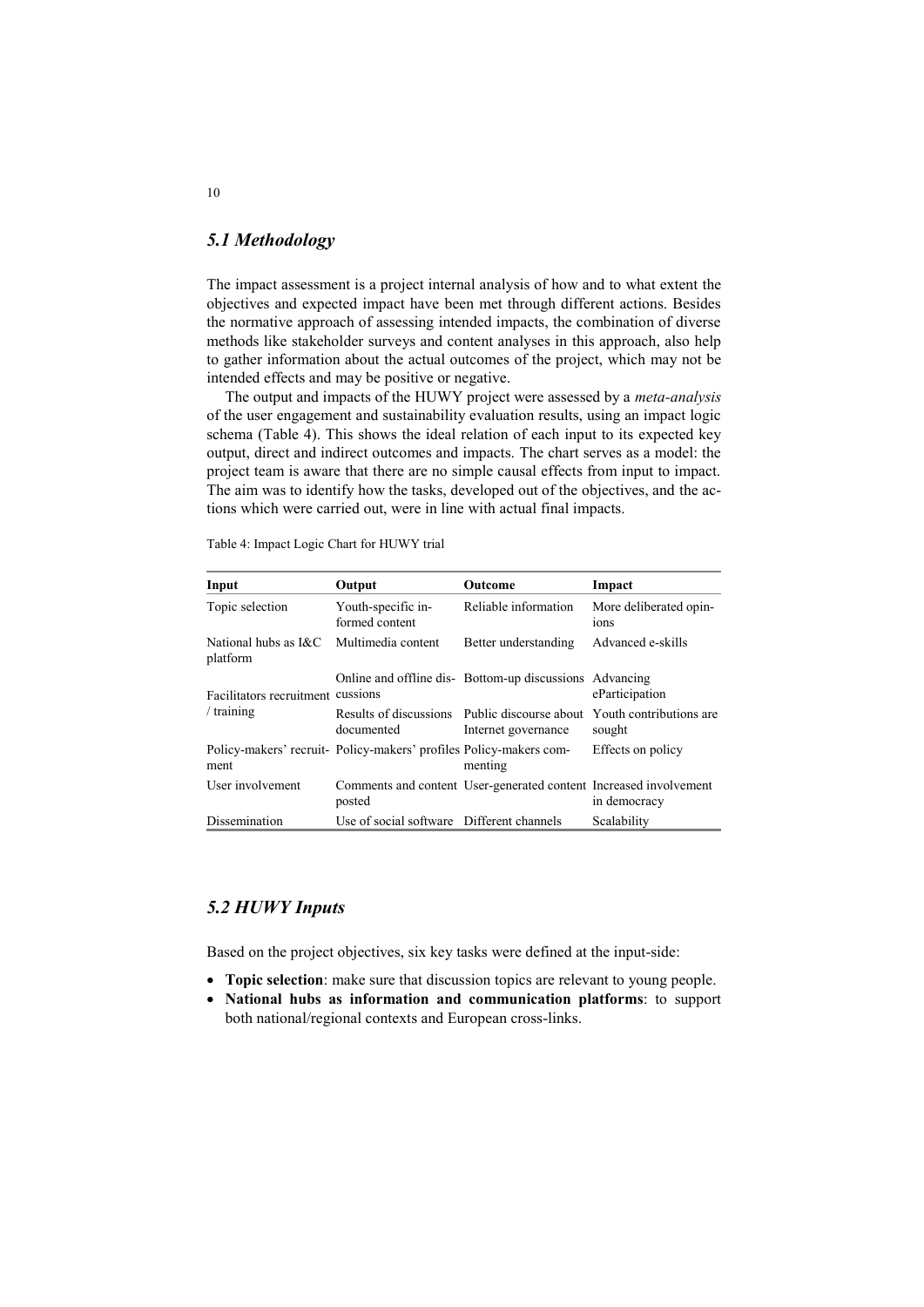- **Recruitment and training of facilitators**: to get young people engaged and to provide guidance and structure for discussion processes.
- **Recruitment of policy-makers**: to get policy-makers involved, to take young people's ideas into regulatory bodies; also important in motivating engagement.
- **User involvement**: engagement in a process of dialogue with peers, to explore the topics and possible solutions; to produce content and post their results.
- **Dissemination**: creating content and actions, including use of social networks.

These tasks require a series of diverse, but interconnected online and offline actions, events and skills and took a lot of time. HUWY teams in each country became responsible for: working with young people to choose the topics; specifying how the pilot should be implemented; providing good quality information, in various formats, on each HUWY topic; updating the hubs, through a content management system; (in Germany and Estonia) providing translations for Beta and Gamma hubs; promoting HUWY to young people and youth groups; recruiting, training and supporting facilitators; helping facilitators post results online; promoting results to policy-makers and encouraging them to post feedback. Teams then implemented the evaluation processes and impact assessment.

The project was designed to support the use of whatever sites and software for online communication youth groups chose. Despite the openness of the idea, the project needed the hub websites as central nodes, so technical weaknesses caused significant problems. The relationship between online and offline activities, between established sites and new content, needs a central, easy to use, online home.

# *5.3 HUWY Outputs*

The user engagement assessment indicated that the distributed discussion model was successfully implemented in the HUWY pilot, although some challenges were identified in terms of the engagement of youth groups (depth and quantity), holding online discussions, and active involvement of policy-makers. The following sections assess success in meeting output goals, based on data gathered through the evaluation instruments (Section 4) and following the schema in Table 4.

HUWY managed to address the issue of **youth specific informed content** as the analysis of the youth groups' results posts, in combination with user survey results, reveal that the content provided was of interest to the participants and useful in their discussions. HUWY teams provided background **multimedia content**, searchable by format. Content accessed was rated well, but few discussion groups generated their own multimedia.

Both **online and offline discussions** were encouraged and supported, but most groups favoured face-to-face environments. We considered **policy-makers' profiles** to be an important signal that HUWY was of interest to relevant people in power, but few policy-makers provided information, for their profiles, which illus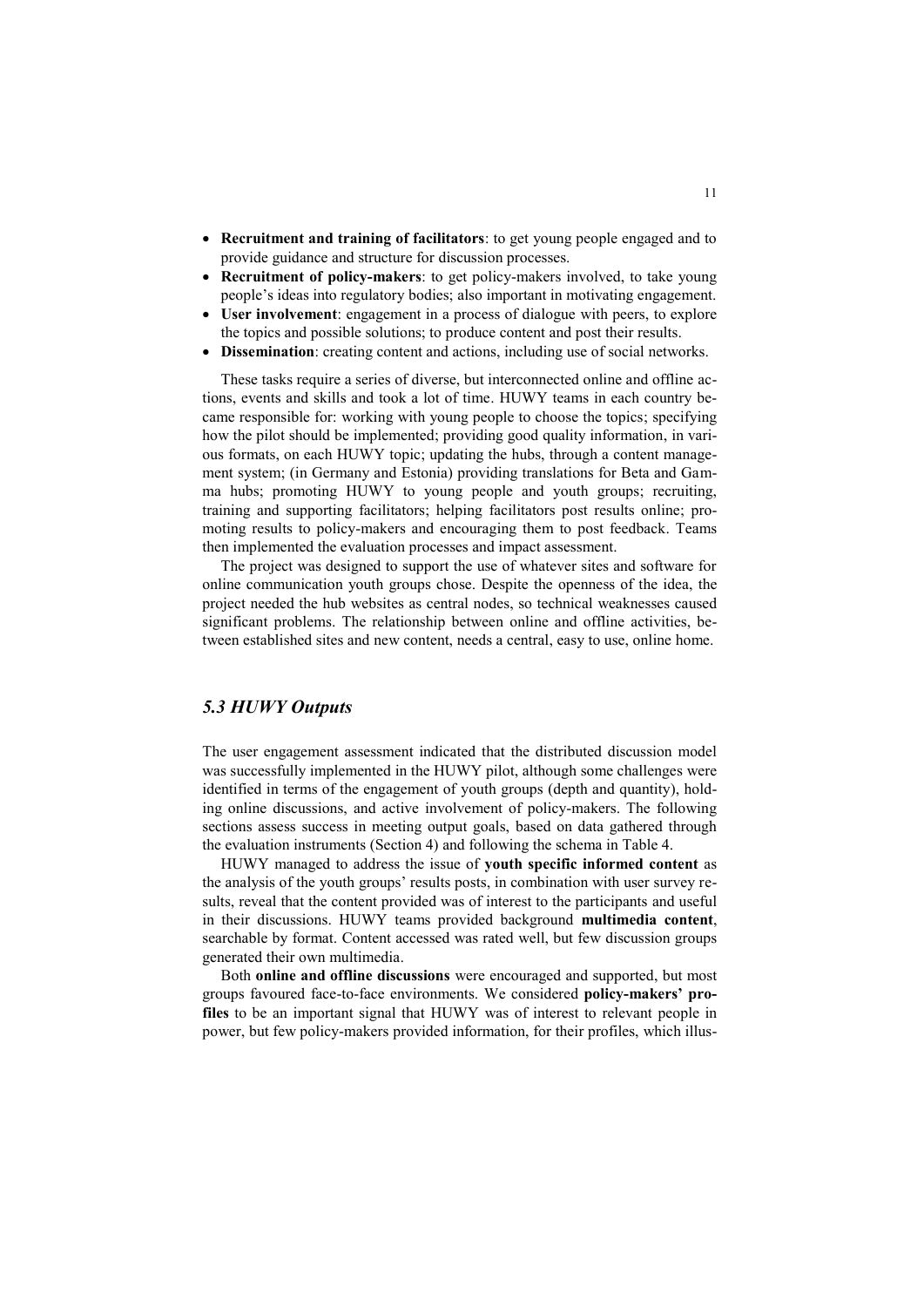trated their potential influence and only 10% of posts received policy-makers' feedback. At events, policy-makers mostly responded well to young people's ideas and young people really valued this.

In terms of **comments and content posted** the challenge was to persuade people to start discussion groups, keep discussions going and to get results posted. Guidelines for the organisation, facilitation and documentation of the discussions, as well as lesson/activity plans, topic guides and templates for results were provided. HUWY also aimed to integrate **social software** tools for recruitment, discussions and dissemination, but hub downtime caused problems.

# *5.4 HUWY Outcomes*

The evaluation of user engagement in the HUWY project leads to the following conclusions, based on the Key Evaluation Factors:

- HUWY has increased young people's involvement in democracy and has provided positive experiences for participants. EParticipation elements were less successfully realised (KEF 1).
- Policy-maker involvement was only partially fulfilled. However, the project confirms the importance and relevance of involving policy-makers in eParticipation projects and emphasises the rewards of bringing young people and policy-makers together at events (KEF 2).
- Once involved, the different young people and their groups provided topical, considered and relevant input about the Internet, its use and regulations. However, the numbers of participants was low in most countries (KEF3).
- The project has supported young people's skills in deliberation and better understanding of group processes and, through this, to a small extent, supported the development of the EU public sphere (KEF 4 and KEF5).
- There is no evidence of young people's ideas being taken into account in the policy-making process at this stage (KEF 6).
- The distributed discussion model is relevant and provides valued opportunities to support young people's informed participation. All feedback mechanisms show that the offline discussions and events were vital components of the model and should be included in any distributed discussion (KEF 7).

The following describes the outcomes using the Impact Logic Chart schema.

All project partners prioritised **reliable information** in the format of background materials on the hubs, e.g. naming the authors of articles, providing pro and contra arguments where possible, indicating sources of information and links to further reading and other websites. Information on the websites, and at discussions, supported a **better understanding** of complex topics. Estonian partners commissioned materials specifically to be used by high school teachers in discus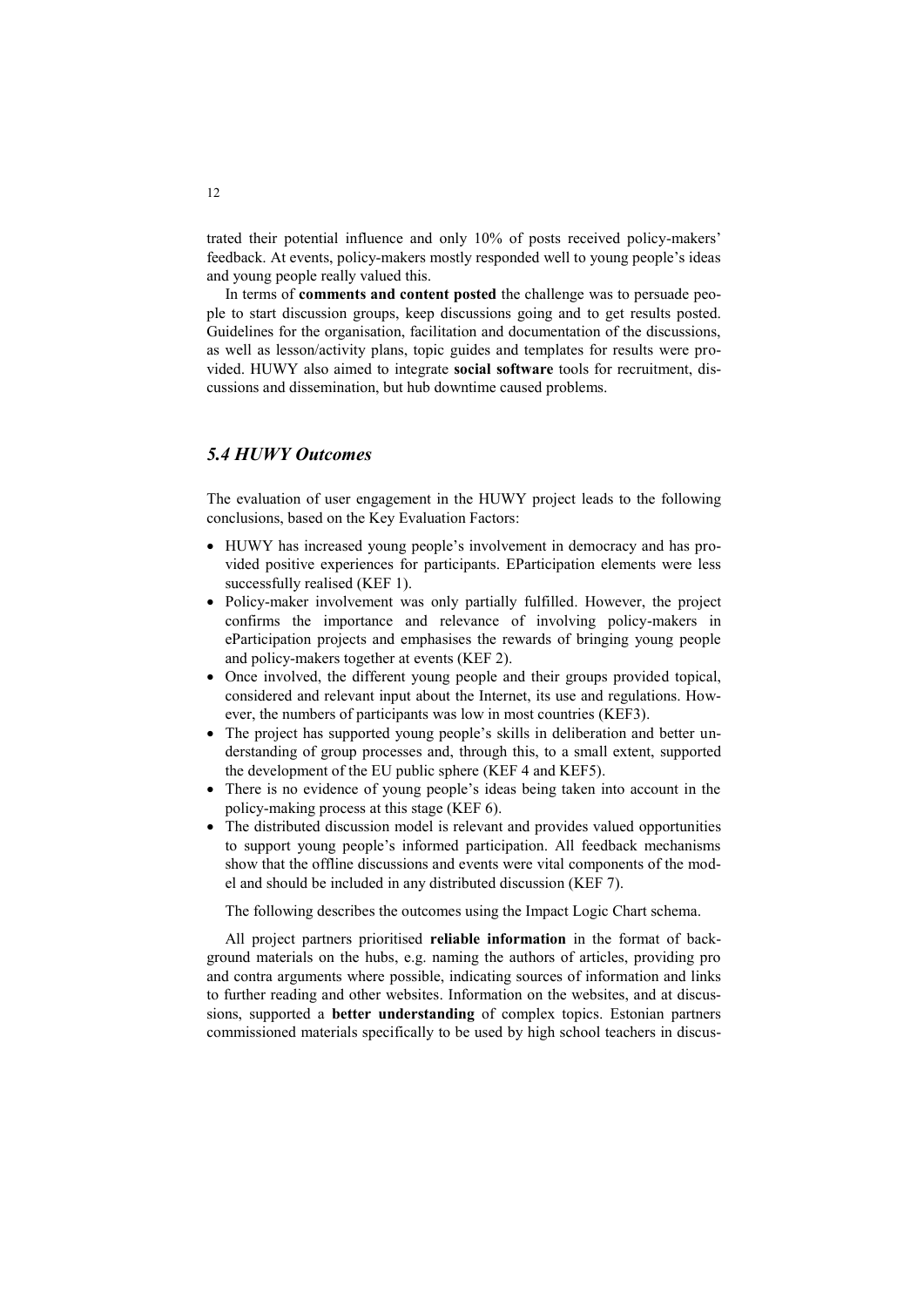sions on HUWY topics. Young people also gained insight into different views and perspectives through discussion activities. In Germany, some discussion groups held scenario workshops to develop joint perspectives. Others used role play: taking different roles (e.g. teachers, parents, police) to explore and understand points of view.

Facilitators were central to HUWY as one of the aims was to support **bottomup discussions**, ideally using peer facilitation. Their role was organising groups and managing group discussions and results posted on the hubs as well as liaising with the HUWY team. (Some facilitators received well-deserved payment.)

Very few **policy-makers commented** on youth group results posts. Estonians were more successful in engaging policy-makers. Germany had problems in motivating them, possibly due to the Internet Governance topics, as discussed in section 2.3 above. In Ireland and the UK, changes and crises in government caused particular problems within the pilot period.

As an outcome, **user-generated content** was published, despite most groups holding discussions offline. Results were posted on the hubs and some groups created multimedia content and uploaded it (e.g. http://huwy.eu/de/node/429). Aiming to use **different channels,** HUWY teams used Facebook, Twitter and other social networks. A few participants used their Facebook profiles to link to HUWY and to comment on results. But no real discussions took place on social networking sites.

# *5.5 HUWY Impacts*

-

We will again follow the Impact Logic Chart (Table 4) to discuss each of the outlined impacts. We use "**deliberated opinions**" to describe interactions within the discussion groups, rather than to refer to classic deliberation methods, which could exclude a dialogic approach. The evaluation showed that the distributed discussion format, used in HUWY, led young people to explore topics and form ideas. The facilitators were trained to support deliberative thinking, listening to others and to manage their groups. Many participants developed a more critical attitude towards the use of certain Internet applications.

Young people were able to **advance their e-skills** through learning about the Internet in theory through the discussion of experiences, information provided, challenges and possible solutions. They were also encouraged to practice eParticipation and digital literacy skills: searching for information, learning about topics and tasks of policy-makers, creating results posts and commenting on other posts. The research team has been able to **advance eParticipation** through piloting the distributed discussion with extensive evaluation and analysis of results<sup>6</sup>.

<sup>6</sup> Full reports available here: http://www.iidi.napier.ac.uk/c/publications/grantid/13363192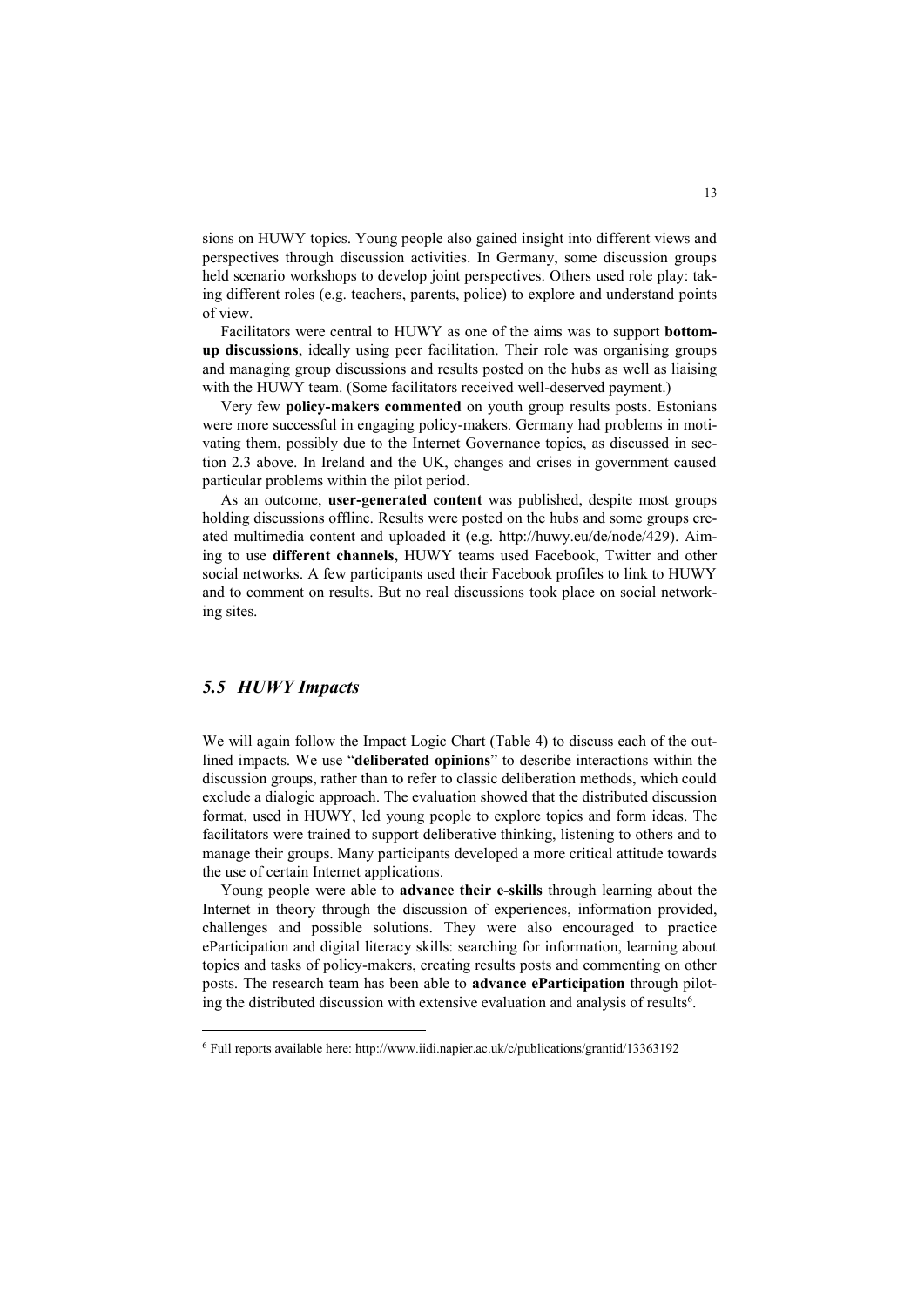The recruitment of policy-makers was disappointing in all countries, which made it difficult to assess the model's support for the hubs as a place where young people could interact with policy-makers. HUWY did not demonstrate **policy-makers seeking youth contributions**. The volume of feedback posted was low and none implied measurable influence. HUWY is unlikely to have much **impact on policy**.

A qualitative increase in **involvement in democracy**, in terms of engagement and interest in democratic processes was observed at the individual level. However, participation was low: out of the four countries, only Estonia met their target number of participants. Due to low participation, the **scalability** of the model was not really tested. Social networking tools did not help HUWY to increase in scale, but this may be due to technical problems with the hubs as communication nodes.

# **6 Conclusions and discussion**

The pilots validated the distributed discussion model as an effective way to involve young people by increasing the depth and quality of their ideas to improve the Internet. Participants had an enjoyable and rewarding experience that furthered their engagement with democracy and their awareness of best practice in using the Internet. The model's flexibility enabled a variety of people to become involved, without specialist deliberative or technical skills, or even good Internet access.

The pilots also revealed the challenges of the model. It is resource-intensive, requiring teams to undertake a wide variety of tasks, during all pilot phases from planning to evaluation and dissemination. Young people were reluctant to take on the roles that we hoped they would enjoy, such as organising their own discussions (on or offline) and bringing peers into the project through social networks. Those who did take on these roles provided an impressive list of positive personal outcomes in evaluation interviews. We suggest that these challenges can be met through funded partnerships with youth organisations. In particular, facilitators need to be rewarded for their hard work. In our experience, the skilled work undertaken by engagement workers is rarely described in detail, in either research reports or funding applications. Escobar (2011) describes engagement workers undertaking similar tasks to the HUWY teams: advocating the engagement process, organising, facilitating, mediating, translating, writing up, liaising and building relationships. Engagement workers "translate" between legal or policy documents and the materials they use with participants. HUWY teams created accessible summaries of legal positions for the hub websites. Engagement workers then translate the results of engagement exercises back into a form that is suitable for their employers. Perhaps, something similar in HUWY would have increased policy-maker feedback. Technology may extend the reach and impact of engagement, but there is little evidence that computer algorithms will be able to replace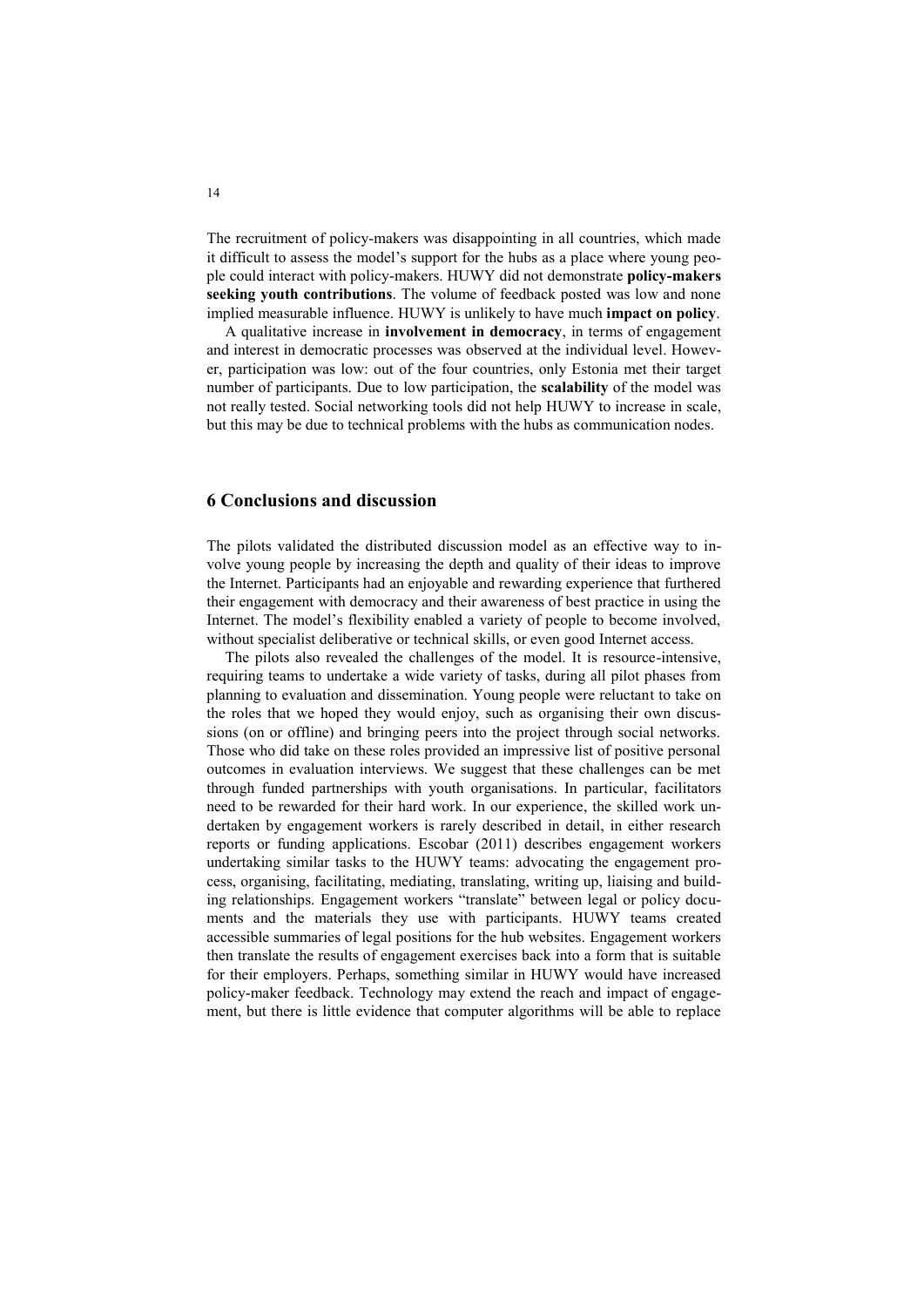the full skill-set of engagement workers in the near future. People are needed to *feed the grassroots*, both on and offline.

Website implementation problems were a weakness at the heart of the pilots. Unlike Coleman and Rowe's model, HUWY is not initiated by decision-makers and needs its own online homes to link young people and policy-makers. Open source components can be the basis, but must be chosen carefully to reliably support all the functions necessary, in various languages. Our experience suggests that, although offline events were highly valued by our participants, the central hubs need to be implemented and integrated with social networks. We came to see social networking and offline discussions as an essential component of the model, to be integrated into the planning.

Social network applications, like Facebook, are currently, and increasingly, very popular means of communication, especially for young people (Eimeren and Frees, 2010 and MPFS, 2010), inspiring projects to support social media use in initiatives aiming to reach this target group. Williamson (2011) provides a helpful description of social media's current status and potential for civic participation:

Social media – the social web – is at the heart of a changing political and civic landscape, bringing together otherwise disparate individuals around shared beliefs. Weak ties – these networks of association – become precursors to civic engagement bridging multiple collections of acquaintances. Yet effective engagement is difficult to sustain. It is a manystage, cyclical and self-re-enforcing process and in this lies its weakness; faults in the process create numerous points of failure and so Web2.0 is a timely tool to support radical new ways of socially organising for effective change.

The hub website model is designed to support the integration of social networking tools, but in our case young people did not favour social networking sites, like Facebook, as forums for discussion. However, there is more potential to use social media to bring people into the project, to create more active links between participant groups and disseminate young people's results. These possibilities are discussed in more detail by Taylor-Smith and Lindner (2009, 2010).

HUWY is not the first initiative to integrate online and offline engagement settings. IDEAL-EU, another eParticipation Preparatory Action pilot, aimed to involve young people in discussions about climate change. It included online discussion forums, followed by an electronic town meeting, held in three EU cities at once, in November 2008. The town meeting involved keypad voting and face-toface discussions in small groups (Talpin and Wojcik, 2010). The method was inspired by America Speaks  $21<sup>st</sup>$  Century Town Meeting<sup>7</sup> and other EU precedents. Talpin and Wojcik found

The subjective learning effect of deliberation appears to be stronger face-to-face than online, despite the higher informational content of IDEAL-EU online discussions. We investigated the potential origins of this rather paradoxical result, and argue that the emotional nature of face-to-face discussions could foster knowledge assimilation.

-

<sup>7</sup> http://americaspeaks.org/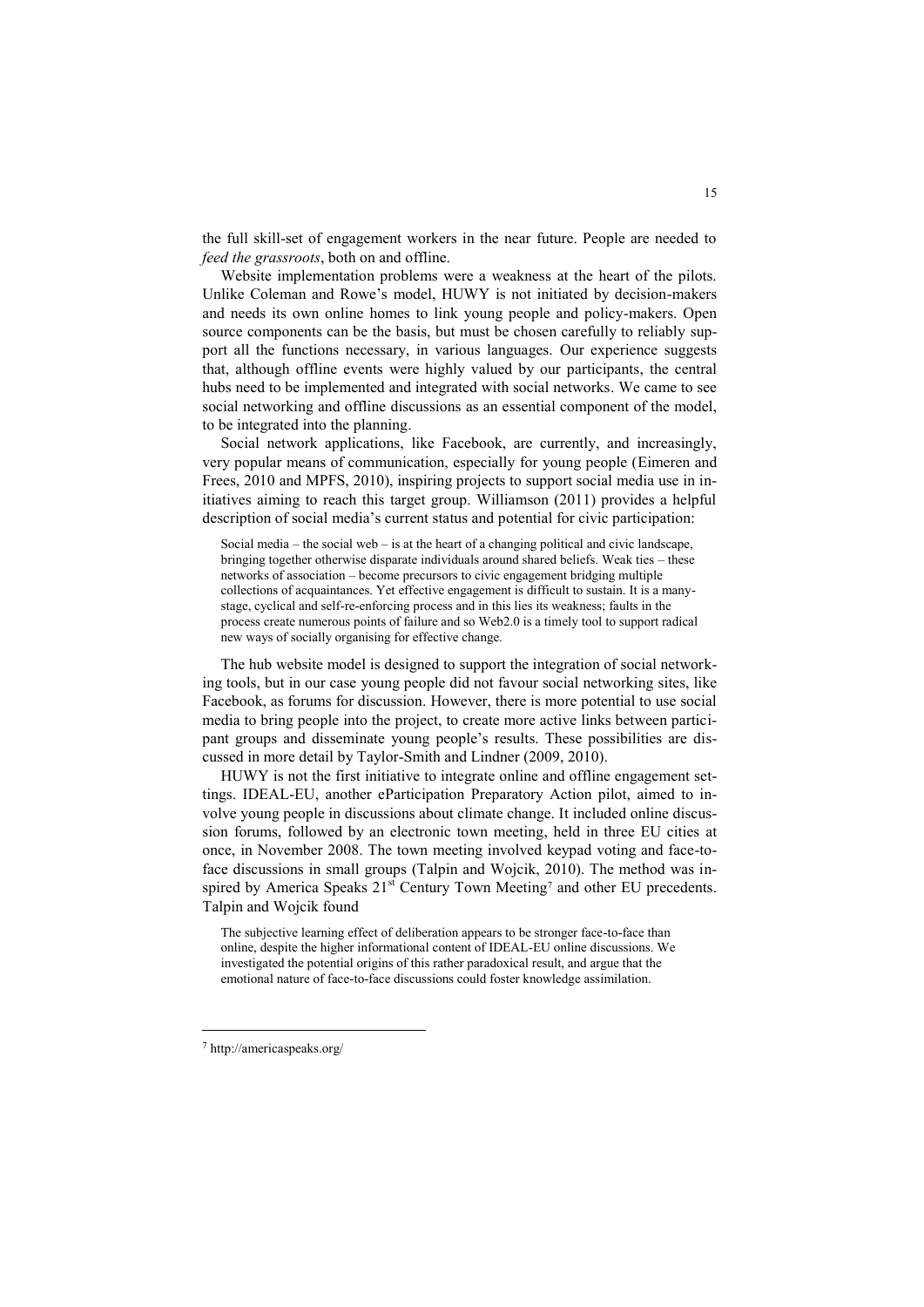Monnoyer-Smith and Wojcik's (2011) comparison of online and offline debates, found that online debates supported both more formal deliberation characteristics, more diverse forms of expression and, in this case, enabled a wider variety of people to get involved. However, *offline* methods supported richer, livelier exchanges. Thus it seems that initiatives which combine both elements, like HUWY, could benefit from the best of both worlds. Hale (2011) describes the English National Health Service (NHS) using similar diverse resources for their "listening exercise" into plans to reform NHS, collecting thousands of inputs.

The next iteration of the distributed discussion should include offline events, at regular stages throughout the pilot. These should be well integrated with online elements: promoted on the hubs, using hub information resources. Offline events should create outputs which are posted on the hubs: video recordings, podcasts, text summaries and testaments from participants. These outputs become inputs into discussions, on and offline. Working in partnership with organisations which already support offline engagement could offset the additional resource use. Transnational distributed discussions should include transnational events.

The HUWY pilots provide a wealth of ideas and insights into methods to engage young people in debates about Internet policies. We hope these conclusions will be useful to people organising similar initiatives on complex topics of day to day importance to participants of all ages, but especially young people.

# **Acknowledgements**

HUWY was co-funded by the European Commission and the project partners, under the eParticipation Preparatory Action. http://ec.europa.eu/information\_society/activities/egovernment/policy/eparticipati on/index\_en.htm

The involvement of the Estonian partners was supported by Estonian Target Financing measure SF0180017s07 "Estonia as an Emerging Information and Consumer Society: Social Sustainability and Quality of Life".

# **References**

- Byron, T (2008) *Safer Children in a Digital World: Executive Summary*. Department for Children, Schools and Family, and the Department for Culture, Media and Sport, London, UK.
- Coleman, S and Rowe, C (2006) *Remixing Citizenship Democracy and young people's use of the Internet*; Carnegie Trust, UK
- Dahlgren, P (2006) Civic participation and practices: Beyond 'deliberative democracy'. In: Carpentier, N et al (Eds) *Researching media, democracy and participation: The intellectual*